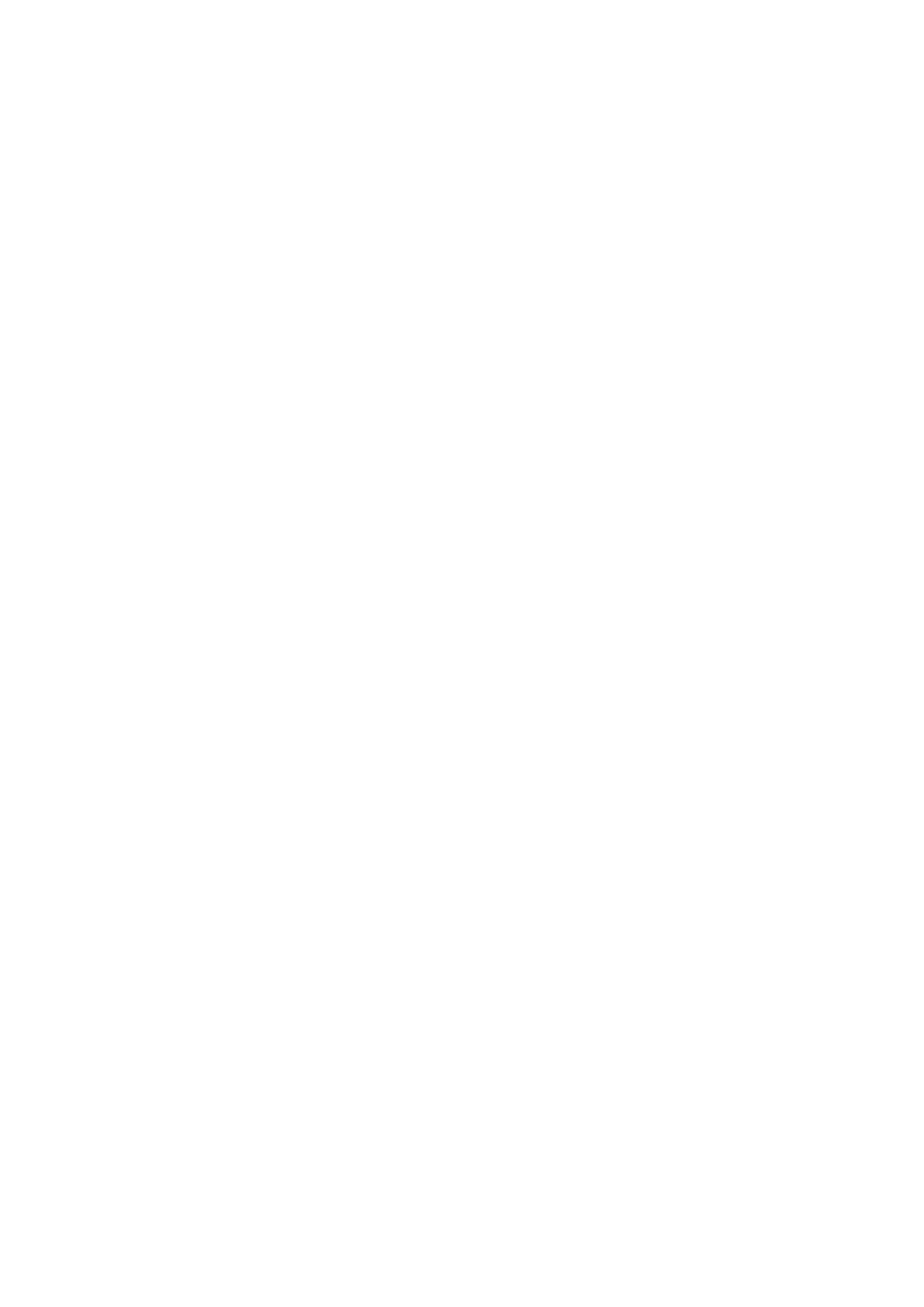

P501: Dispose of contents/container to approved containers Labeding According to EU Guidelines Xi: Irritant

## **SECTION 3: INGREDIENT INFORMATION**

Chemical Identification**:** Solid plastic slow-release deodorizing preparation in the form of a molded urinal screen. It is made from pigmented thermoplastic impregnated

with a fragrance composition and coloµ to represent the fragrance. For institutional use only.

Form/Shape: Screen weighs approximately 52g in the form of a circle with open slots and protrusions on 2 sides (6" diameter approximately)

CAS Number: Not applicable since the product is a preparation.

EINECS/ELINCS #: Not applicable since the product is a preparation.

The product is a complex mixture of substances of which the following have been classified as presenting a health or environmental hazard or as having an occupational exposure limit within the meaning of the Directive 67/548/EEC or 1999/45/EC

|               | CAS Nr     | EC Nr     | Substance                                     | <b>Hazard Classification</b> |    |                     |                          |
|---------------|------------|-----------|-----------------------------------------------|------------------------------|----|---------------------|--------------------------|
| Level (%)     |            |           |                                               | (Dir. 67/548/CE)             |    | (Reg. CE 1272/2008) |                          |
| 60-80%        | 24937-78-8 |           | ETHYLENE-VINYL ACETATE                        |                              |    |                     |                          |
|               |            |           | <b>COPOLYMER</b>                              |                              |    |                     |                          |
| $0.25 - 2.5%$ | 104-67-6   | 203-225-4 | 2(3H)-FURANONE, 5-                            | R51/53                       | N  | H411                | <b>Aquatic Chronic 2</b> |
|               |            |           | HEPTYLDIHYDROXY-                              |                              |    |                     |                          |
| $0.25 - 2.5%$ | 105-87-3   | 203-341-5 | 2,6-OCTADIEN-1-OL, 3,7-DIMETHYL-R51/53        |                              | N  | H411                | <b>Aquatic Chronic 2</b> |
|               |            |           | , ACETATE, (E)-                               |                              |    |                     |                          |
| 0.35-3.5%     | 104-55-2   | 203-213-9 | 2-PROPENAL, 3-PHENYL-                         | R38                          | Xi | H315                | Skin Irrit. 2            |
|               |            |           |                                               | R43                          |    | H317                | Skin Sens. 1             |
| $0.1 - 1%$    | 5413-60-5  | 226-501-6 | 3a, 4, 5, 6, 7, 7a-Hexahydro-4, 7-            | R51/53                       | N  | H411                | <b>Aquatic Chronic 2</b> |
|               |            |           | methanoinden-6-yl acetate                     |                              |    |                     |                          |
| $0.2 - 2%$    | 142-92-7   | 205-572-7 | ACETIC ACID, HEXYL ESTER                      | R51/53                       | N  | H411                | <b>Aquatic Chronic 2</b> |
| $0.25 - 2.5%$ | 101-84-8   | 202-981-2 | BENZENE, 1,1'-OXYBIS-                         | R51/53                       | N  | H411                | <b>Aquatic Chronic 2</b> |
| 0.35-3.5%     | 151-05-3   | 205-781-3 | BENZENEETHANOL, a,a-DIMETHYL-, R52/53         |                              |    | H412                | <b>Aquatic Chronic 3</b> |
|               |            |           | <b>ACETATE</b>                                |                              |    |                     |                          |
| $0.1 - 1%$    | 103-95-7   | 203-161-7 | BENZENEPROPANAL, a-METHYL-4-                  | <b>R38</b>                   | Xi | H315                | Skin Irrit. 2            |
|               |            |           | (1-METHYLETHYL)-                              |                              |    |                     |                          |
|               |            |           |                                               | R43                          |    | H317                | Skin Sens. 1             |
|               |            |           |                                               | R51/53                       | N  | H411                | <b>Aquatic Chronic 2</b> |
| 0.25-2.5%     | 120-51-4   | 204-402-9 | <b>BENZYL BENZOATE</b>                        | R22                          | Xn | H302                | Acute Tox. 4             |
|               |            |           |                                               | R51/53                       | N  | H411                | <b>Aquatic Chronic 2</b> |
| $0.25 - 2.5%$ | 88-41-5    | 201-828-7 | 2-tert-Butylcyclohexyl acetate                | R51/53                       | N  | H411                | <b>Aquatic Chronic 2</b> |
| $0.35 - 3.5%$ | 32210-23-4 | 250-954-9 | CYCLOHEXANOL, 4-(1,1-                         | R43                          |    | H317                | Skin Sens. 1             |
|               |            |           | DIMETHYLETHYL)-, ACETATE                      |                              |    |                     |                          |
| 0.35-3.5%     | 112-31-2   | 203-957-4 | <b>DECANAL</b>                                | R38                          | Xi | H315                | Skin Irrit. 2            |
|               |            |           |                                               | R52/53                       |    | H412                | Aquatic Chronic 3        |
| 0.35-3.5%     | 122-99-6   | 204-589-7 | 2-PHENOXYETHANOL                              | R22                          | Xn | H319                | Eye Irrit. 2             |
|               |            |           |                                               | R36                          | Xi | H302                | Acute Tox. 4             |
| 0.35-3.5%     | 77-83-8    | 201-061-8 | OXIRANECARBOXYLIC ACID, 3-                    | R52/53                       |    | H412                | <b>Aquatic Chronic 3</b> |
|               |            |           | METHYL-3-PHENYL-, ETHYL ESTER                 |                              |    |                     |                          |
| $0.35 - 3.5%$ | 8000-41-7  | 232-268-1 | <b>TERPINEOL</b>                              | R36/38                       | Xi | H315                | Skin Irrit. 2            |
|               |            |           |                                               |                              |    | H319                | Eye Irrit. 2             |
| 0.035-0.35%   | 106-24-1   | 203-377-1 | 2,6-OCTADIEN-1-OL, 3,7-DIMETHYL-R38<br>. (E)- |                              | Xi | H315                | Skin Irrit. 2            |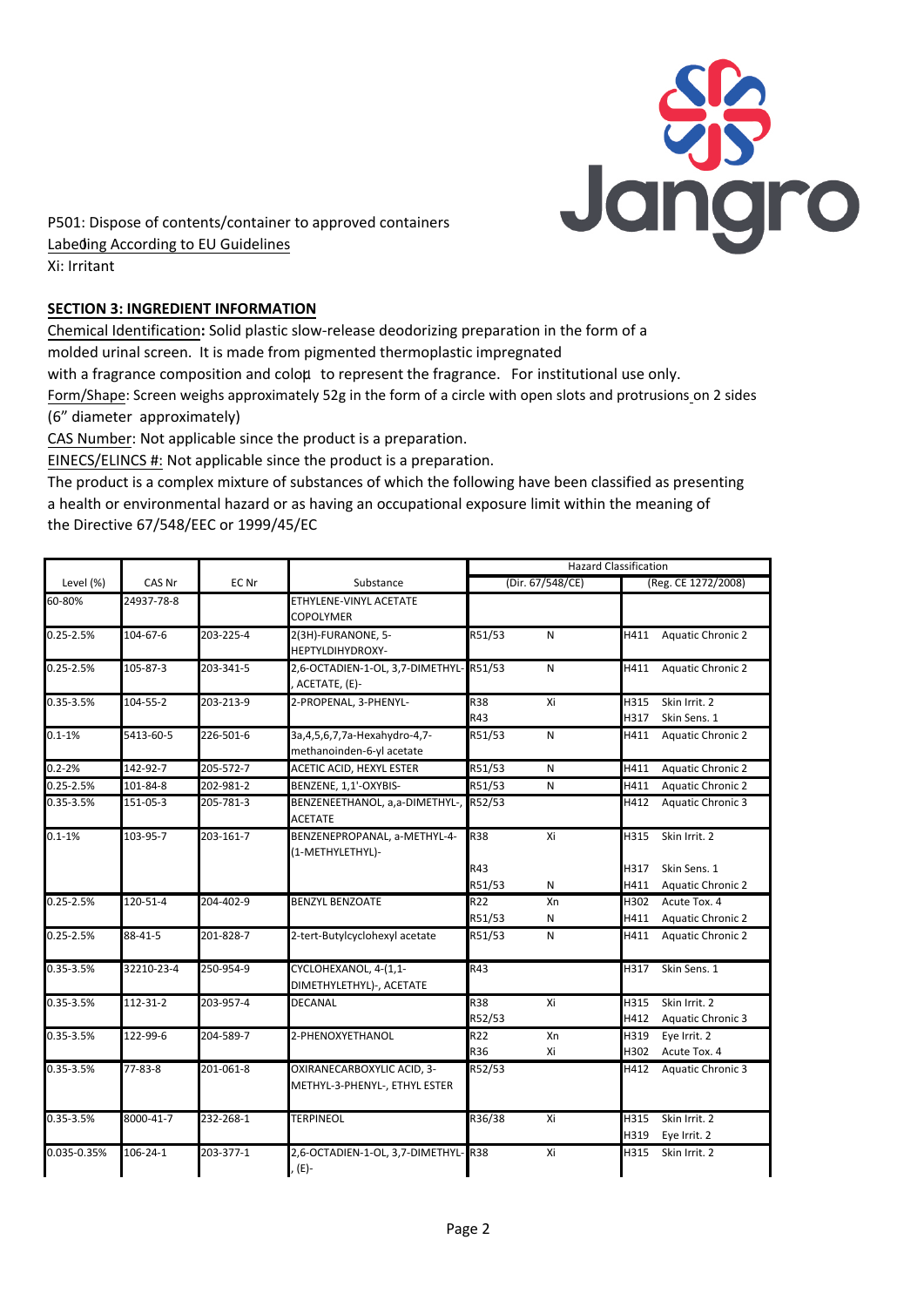

|             |          |           |                                               | R41        | Xi | H318                | Eye Dam. 1                               |
|-------------|----------|-----------|-----------------------------------------------|------------|----|---------------------|------------------------------------------|
|             |          |           |                                               | R43        |    | <b>H317</b>         | Skin Sens. 1                             |
| 0.035-0.35% | 121-33-5 | 204-465-2 | BENZALDEHYDE, 4-HYDROXY-3-<br><b>METHOXY-</b> | <b>R43</b> |    | H317                | Skin Sens. 1                             |
| 0.035-0.35% | 122-40-7 | 204-541-5 | 2-benzylideneheptanal                         |            |    | <b>H317</b><br>H411 | Skin Sens. 1<br><b>Aquatic Chronic 2</b> |

\*Exact percentage and chemical identity has been withheld as a trade secret.

# **SECTION 4: FIRST AID MEASURES**

General: No specific acute effects or symptoms are known.

Inhalation: No acute effects expected. If person is feeling unwell, remove to fresh air.

Ingestion: Possibility of ingestion limited due to product form and difficulty to chew and ingest. In the event of ingestion, rinse mouth thoroughly with water.

Skin: Wash off with soap and water.

Eyes: Possibility of eye contact limited. In the event, wash thoroughly with water or approved eyewash.

# **SECTION 5: FIRE FIGHTING MEASURES**

Extinguishing Media: Use extinguishing media appropriate for the surrounding fire. Water spray, fog or mist. Dry chemicals, sand etc.

Exposure Hazards **:** Thermal decomposition or burning may release a variety of products ranging from simple hydrocarbons to toxic/irritating gases including carbon monoxide and carbon dioxide. Full protective clothing should be worn before a confined fire space is entered. Self-contained breathing apparatus should be worn.

## **SECTION 6: ACCIDENTAL RELEASE MEASURES**

No special requirements for accidental release required. Apply good housekeeping practices.

## **SECTION 7: HANDLING AND STORAGE**

Usage Precautions: Follow normal good-housekeeping practices. Keep away from direct flames. Avoid direct prolonged contact with painted , stained or varnished surfaces. Storage Precautions: Keep in cool, dry conditions in original containers at no more than 30°C

## **SECTION 8: EXPOSURE CONTROL AND PERSONAL PROTECTION**

Occupational Exposure limit: Not Established Respiratory Protection: None required under normal usage Protection: Although unexpected, avoid prolonged skin contact. Use chemically resistant gloves as needed. Eye Protection: None required Hand Protection: Nitrile gloves, 0.2mm, breakthrough time >240 minutes **SECTION 9: PHYSICAL AND CHEMICAL PROPERTIES** Appearance**:** Thermoplastic infused with fragrance oil. Odour: Cucumber Melon Odour Threshold: Not determined Colour: Green pH value: Not determined/applicable Melting Pt: Estimated 60°C Boiling Pt: Not applicable. Flash pt: Not applicable.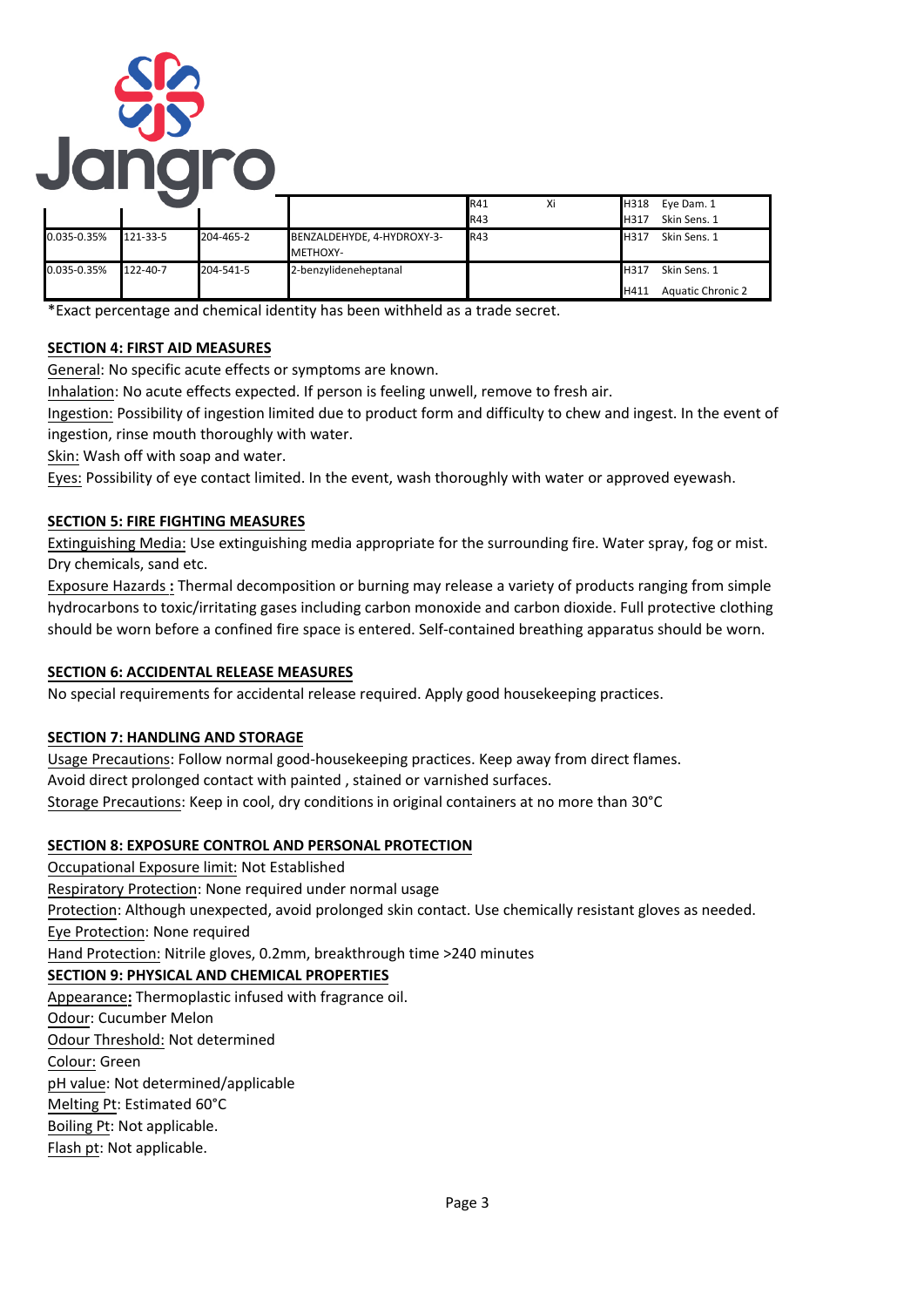

Evaporation Rate: Not applicable. Flammability: Not determined/applicable UEL: Not determined LEL: Not determined Vapour Pressure: Not determined/applicable Vapour Density: Not determined/applicable Relative Density: Not determined Solubility in water: Insoluble. Partition Coefficient: Not determined Auto-ignition Temperature: Not applicable Decomposition Temperature: Not determined/applicable

# **SECTION 10: STABILITY AND REACTIVITY**

Stability**:** Normally stable. Conditions to avoid: Avoid extreme heat and naked flames. Materials to avoid: Strong oxidizing agents. Decomposition Products: None under normal storage conditions.

## **SECTION 11: TOXICOLOGICAL INFORMATION**

Acute Effects: Ingredients include a small quantity of volatile fragrance chemicals which may contain small amounts of substances that are harmful if swallowed and/or irritating to the eyes and skin. Chronic Effects: None are known.

Health Risks:

INHALATION: Prolonged exposure to volatile ingredients is unlikely to cause irritation or other adverse health effects. INGESTION: No practical risk of adverse health effects.

SKIN CONTACT: No practical risk of adverse health effects.

EYE CONTACT: No practical risk of adverse health effects.

## **SECTION 12: ECOLOGICAL INFORMATION**

No specific information has been established regarding the product. However according to the conventional method of Directive 99/45/EC the product is classified as harmful to aquatic organisms, or causing long-term effects in the aquatic environment. Ecotoxicity: N/A

Persistence and Degradability: N/A Bioaccumulative Potential: N/A Mobility in Soil: N/A Other Adverse Effects: N/A

#### **SECTION 13: DISPOSAL CONSIDERATIONS**

Dispose of in accordance with Local Authority requirements e.g., for used product, as household waste

#### **SECTION 14: TRANSPORT INFORMATION**

Product is not regulated as hazardous DOT Classifications: Non Hazardous UN-Number: N/A